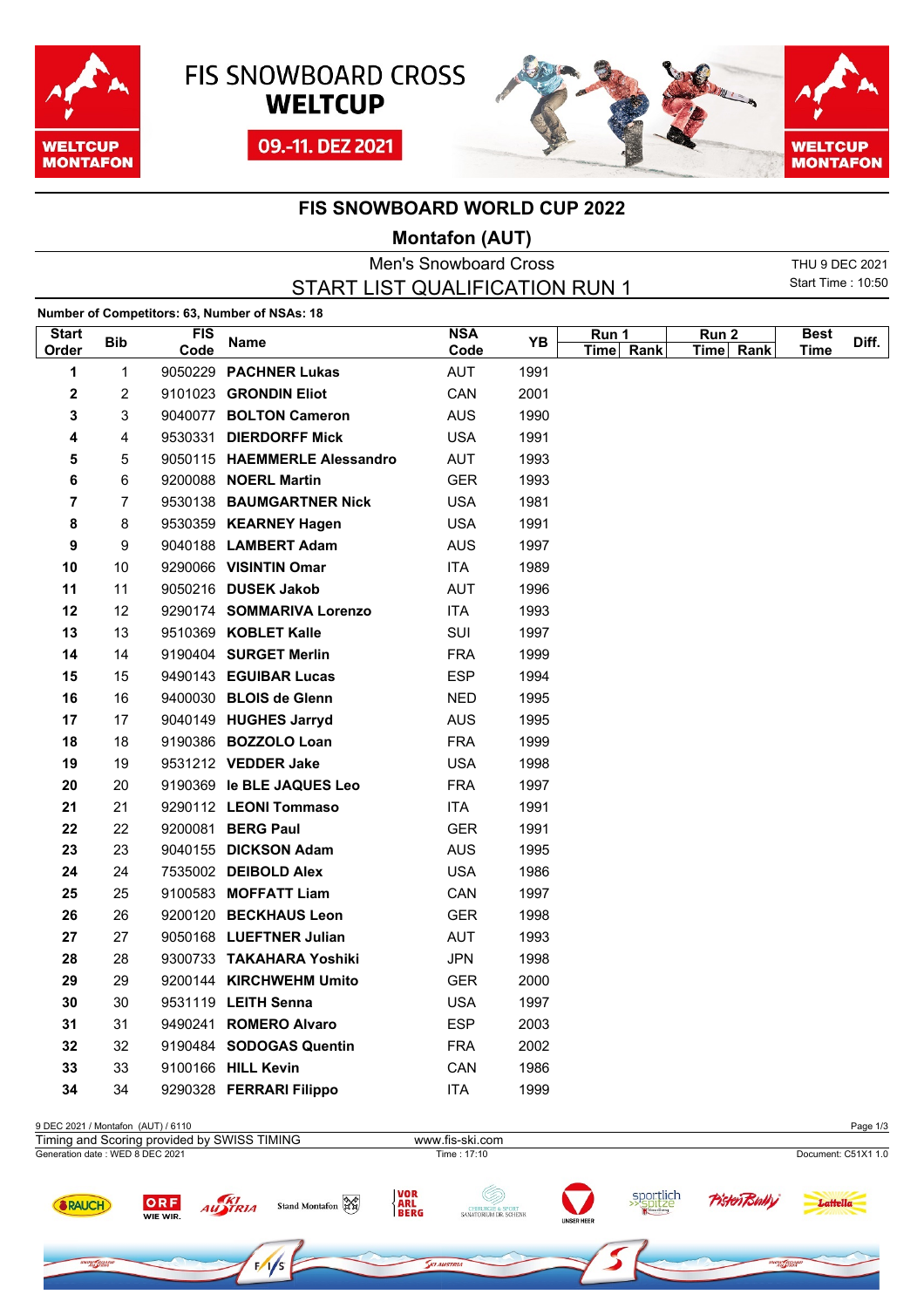## **FIS SNOWBOARD WORLD CUP 2022**

## **Montafon (AUT)**

|                                                            |            |                    |                          | <b>Men's Snowboard Cross</b> |      |                    |                               | THU 9 DEC 2021             |       |
|------------------------------------------------------------|------------|--------------------|--------------------------|------------------------------|------|--------------------|-------------------------------|----------------------------|-------|
| Start Time: 10:50<br><b>START LIST QUALIFICATION RUN 1</b> |            |                    |                          |                              |      |                    |                               |                            |       |
| <b>Start</b><br>Order                                      | <b>Bib</b> | <b>FIS</b><br>Code | <b>Name</b>              | <b>NSA</b><br>Code           | YB   | Run 1<br>Time Rank | Run <sub>2</sub><br>Time Rank | <b>Best</b><br><b>Time</b> | Diff. |
| 35                                                         | 35         |                    | 9510336 WATTER Nick      | SUI                          | 1995 |                    |                               |                            |       |
| 36                                                         | 36         |                    | 9190316 VUAGNOUX Ken     | <b>FRA</b>                   | 1995 |                    |                               |                            |       |
| 37                                                         | 37         |                    | 9050245 PICKL David      | AUT                          | 1997 |                    |                               |                            |       |
| 38                                                         | 38         |                    | 9290208 MENCONI Matteo   | <b>ITA</b>                   | 1994 |                    |                               |                            |       |
| 39                                                         | 39         |                    | 9290155 GODINO Michele   | <b>ITA</b>                   | 1992 |                    |                               |                            |       |
| 40                                                         | 40         |                    | 9100660 BICHON Evan      | CAN                          | 1998 |                    |                               |                            |       |
| 41                                                         | 41         |                    | 9050199 JUD Sebastian    | AUT                          | 1995 |                    |                               |                            |       |
| 42                                                         | 42         |                    | 9531185 LACROIX Mike     | <b>USA</b>                   | 1998 |                    |                               |                            |       |
| 43                                                         | 43         |                    | 9100932 GRAHAM Colby     | CAN                          | 2001 |                    |                               |                            |       |
| 44                                                         | 44         |                    | 9510384 LUBASCH Nicola   | SUI                          | 1998 |                    |                               |                            |       |
| 45                                                         | 45         |                    | 9190459 HERPIN Guillaume | <b>FRA</b>                   | 2001 |                    |                               |                            |       |
| 46                                                         | 46         |                    | 9050236 KROH Andreas     | AUT                          | 1998 |                    |                               |                            |       |
| 47                                                         | 47         |                    | 9050287 POWONDRA Felix   | <b>AUT</b>                   | 2002 |                    |                               |                            |       |
| 48                                                         | 48         |                    | 9530557 PERLE Michael    | <b>USA</b>                   | 1994 |                    |                               |                            |       |
| 49                                                         | 49         |                    | 9030002 WILLIAMS Steven  | ARG                          | 1988 |                    |                               |                            |       |
| 50                                                         | 50         |                    | 9531433 HAMEL Tyler      | <b>USA</b>                   | 2004 |                    |                               |                            |       |
| 51                                                         | $*51$      |                    | 9150234 HOUSER Radek     | CZE                          | 1996 |                    |                               |                            |       |
| 52                                                         | 52         |                    | 9190426 GATTAZ Benjamin  | <b>FRA</b>                   | 1999 |                    |                               |                            |       |
| 53                                                         | 53         |                    | 9040236 DENT Declan      | <b>AUS</b>                   | 2000 |                    |                               |                            |       |
| 54                                                         | $*54$      |                    | 9320183 WOO Jin          | <b>KOR</b>                   | 2001 |                    |                               |                            |       |
| 55                                                         | 55         |                    | 9150149 KUBICIK Jan      | <b>CZE</b>                   | 1996 |                    |                               |                            |       |
| 56                                                         | 56         |                    | 9480641 DONSKIKH Daniil  | <b>RUS</b>                   | 2001 |                    |                               |                            |       |
| 57                                                         | $*57$      |                    | 9200179 CONRADT Niels    | <b>GER</b>                   | 2002 |                    |                               |                            |       |
| 58                                                         | 58         |                    | 9190517 TOMAS Julien     | <b>FRA</b>                   | 2004 |                    |                               |                            |       |
| 59                                                         | $*59$      |                    | 9120101 YE Kangjia       | <b>CHN</b>                   | 2002 |                    |                               |                            |       |
| 60                                                         | $*60$      |                    | 9220109 NIGHTINGALE Huw  | <b>GBR</b>                   | 2001 |                    |                               |                            |       |
| 61                                                         | $*61$      |                    | 9040237 DENT Kobi        | <b>AUS</b>                   | 2000 |                    |                               |                            |       |
| 62                                                         | 62         |                    | 9510380 BITSCHNAU Pascal | SUI                          | 1998 |                    |                               |                            |       |
| 63                                                         | 63         |                    | 1084976 BETHONICO Noah   | <b>BRA</b>                   | 2003 |                    |                               |                            |       |